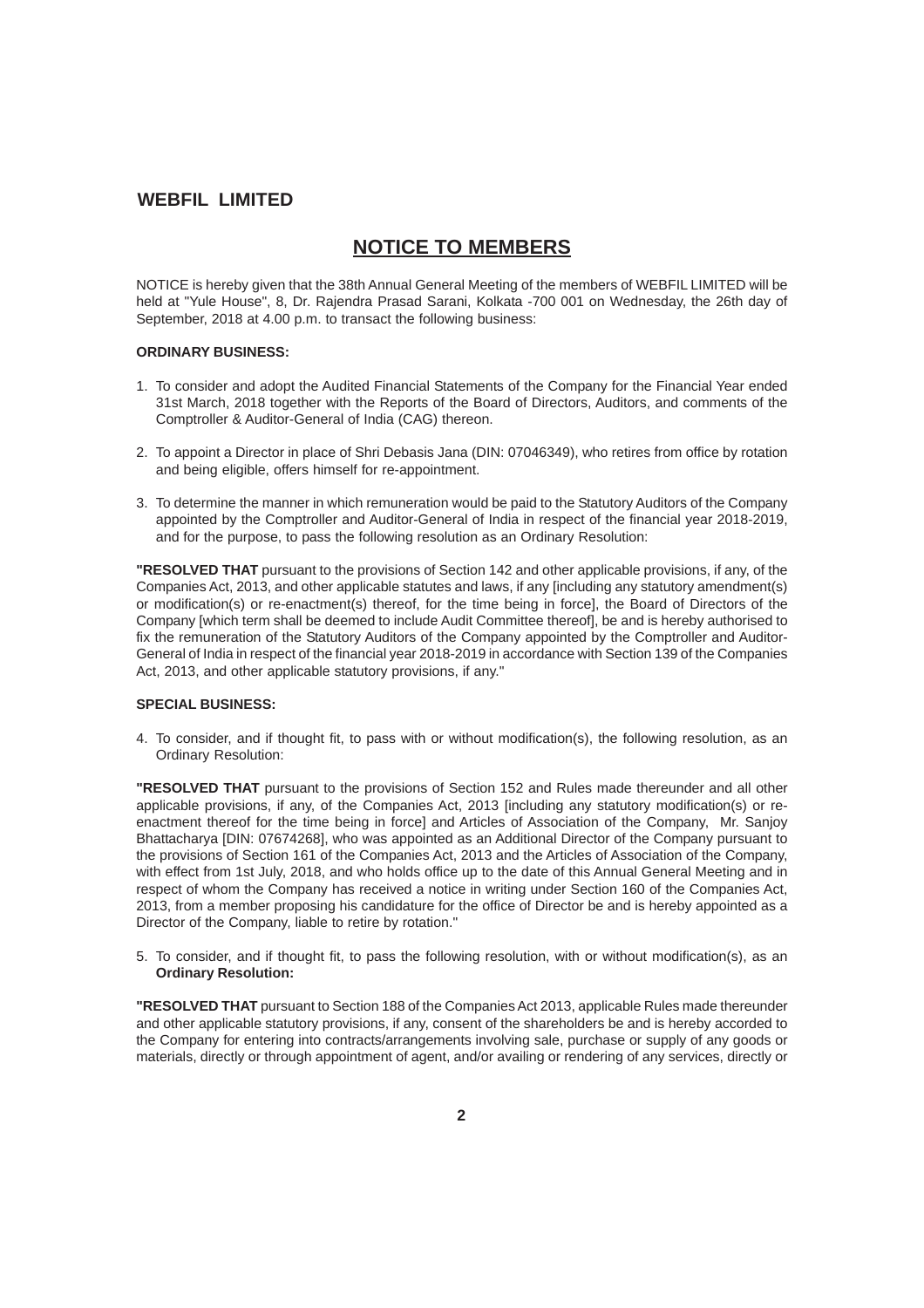

through appointment of agent, with the Company's Related Party - New Town Telecom Infrastructure Development Company Limited, up to an amount of Rs. 1000 Lakhs (Rupees One Thousand Lakhs only) during the Financial Year ending on 31st March, 2019."

**"RESOLVED FURTHER THAT** the Board of Directors of the Company (which term shall be deemed to include any Committee of the Board of Directors of the Company constituted to exercise its powers, including the powers conferred by this Resolution) be and is hereby authorised to perform all such acts as may be required to be done or performed in furtherance of the above resolution."

The Register of Members and the Share Transfer Registers of the Company will remain closed from 20th September, 2018 (Thursday) to 26th September, 2018 (Wednesday), both days inclusive.

Registered Office: "Yule House" 8, Dr. Rajendra Prasad Sarani, **By Order of the Board**<br>
Kolkata - 700 001 **By Order of the Board**<br>
Shiniinee Bhattacharvya Dated: 14th August, 2018 Company Secretary

Shinjinee Bhattacharyya

#### **Notes for members' attention:**

- 1. An Explanatory Statement pursuant to Section 102 of the Companies Act, 2013 in respect of the Special Business to be transacted at the 38th Annual General Meeting ("the AGM" or "the Meeting"), is annexed to this Notice.
- 2. A Member entitled to attend and vote at the AGM is entitled to appoint one or more proxies to attend and vote on a poll instead of himself / herself and such proxy need not be a member of the Company. A person can act as proxy on behalf of members not exceeding 50 (fifty) and holding in the aggregate not more than 10% (ten percent) of the total share capital of the Company. In case a proxy is proposed to be appointed by a member holding more than 10% of the total share capital of the Company carrying voting rights, then such proxy shall not act as a proxy for any other person or member. The instrument appointing proxy, in order to be effective, should be duly completed and deposited at the Registered Office of the Company not less than 48 hours before the commencement of the Meeting.
- 3. Corporate Members intending to depute their authorised representatives to attend the Meeting pursuant to Section 113 of the Companies Act, 2013 are requested to send to the Company a duly certified true copy of the Board Resolution authorizing their representatives to attend and vote on their behalf at the Meeting.
- 4. During the period beginning 24 hours before the time fixed for the commencement of the Meeting and ending with the conclusion of the Meeting, a Member entitled to vote at the Meeting or on any resolution to be moved thereat, shall be entitled to inspect the proxies lodged at any time during the business hours of the Company, provided that not less than 3 days' notice in writing of the intention so to inspect is given to the Company.
- 5. The Annual Report of the Company for the year 2017-2018, circulated to the members of the Company, will be made available on the Company's website www.webfilindia.com.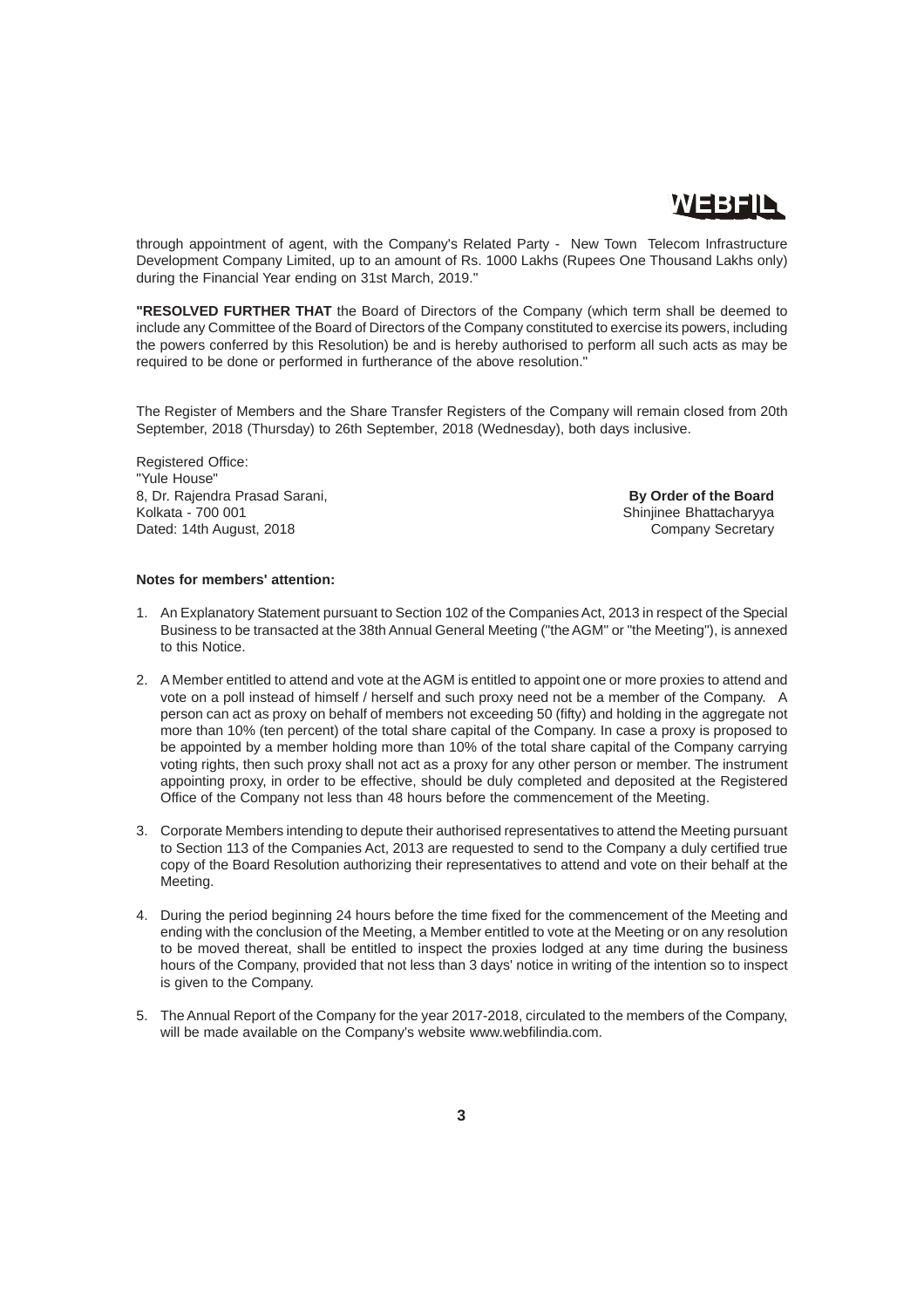- 6. Members are requested to furnish details pertaining to change of their addresses and all other required details to the Registrar & Share Transfer Agent in respect of shares held by them.
- 7. The details of Directors seeking appointment / re-appointment, in terms of the SEBI(Listing Obligations and Disclosure Requirements)Regulations, 2015, are annexed hereto and forms part of this Notice.
- 8. M/s. MCS Share Transfer Agent Limited, 12/1/5, Manoharpukur Road, Kolkata 700 026, is the Company's Registrar and Share Transfer Agent (RTA).
- 9. For convenience of the members and for proper conduct of the Meeting, entry to the place of the Meeting will be regulated by way of attendance slip, which is annexed to this Notice. Members are requested to bring their Attendance Slip, sign the same at the place provided and hand it over at the entrance of the venue.
- 10. Members holding shares in identical order of names in more than one folio are requested to send the details of such folios to the Company or its RTA for consolidation of their holding in one folio.
- 11. The Securities and Exchange Board of India (SEBI) has mandated the submission of permanent Account Number (PAN) by every participant in securities market. All the members are, therefore, requested to submit their PAN to the Company.

Further, the Securities and Exchange Board of India (SEBI) through Circular No. SEBI/HO/MIRSD/ DOP1/CIR/P/2018/73 dated 20th April, 2018, has mandated collection of copy of PAN and bank account details of all securities holders. Therefore, the Members are requested to fill up the form enclosed with this Annual Report, sign the form (also getting his/her signature attested by the Notary Public or Bank Manager), and arrange to dispatch the same directly to the Company's Registrar & Share Transfer Agent (RTA), i.e. M/S.MCS SHARE TRANSFER AGENT LIMITED, 12/1/5 MANOHARPUKUR ROAD, KOLKATA - 700 026, within a period of 21 day2s.

- 12. Members can avail the facility of nomination in respect of shares held by them in physical form pursuant to the provisions of Section 72 of the Companies Act, 2013. Members desirous of availing this facility may send their nomination in the prescribed Form No. SH-13 duly filled in to the Company's RTA at the address provided above, or the Registered Office of the Company.
- 13. To support the 'Green Initiative' the Members who have not registered their e-mail addresses are requested to register the same with the Company, for receiving all communications from the Company electronically.
- 14. In compliance with the provisions of Section 108 of the Companies Act, 2013 read with Rule 20 of the Companies (Management and Administration) Rules, 2014 as amended by the Companies (Management and Administration) Amendment Rules, 2015 and Regulation 44 of the SEBI(Listing Obligations and Disclosure Requirements)Regulations, 2015, and Secretarial Standard on General Meetings (SS-2) issued by the Institute of Company Secretaries of India, the Company is pleased to provide members the facility to exercise their right to vote on resolutions proposed to be considered at the 38th Annual General Meeting (AGM) by electronic means and the business may be transacted through e-voting services. The facility of casting the votes by the members using an electronic voting system from a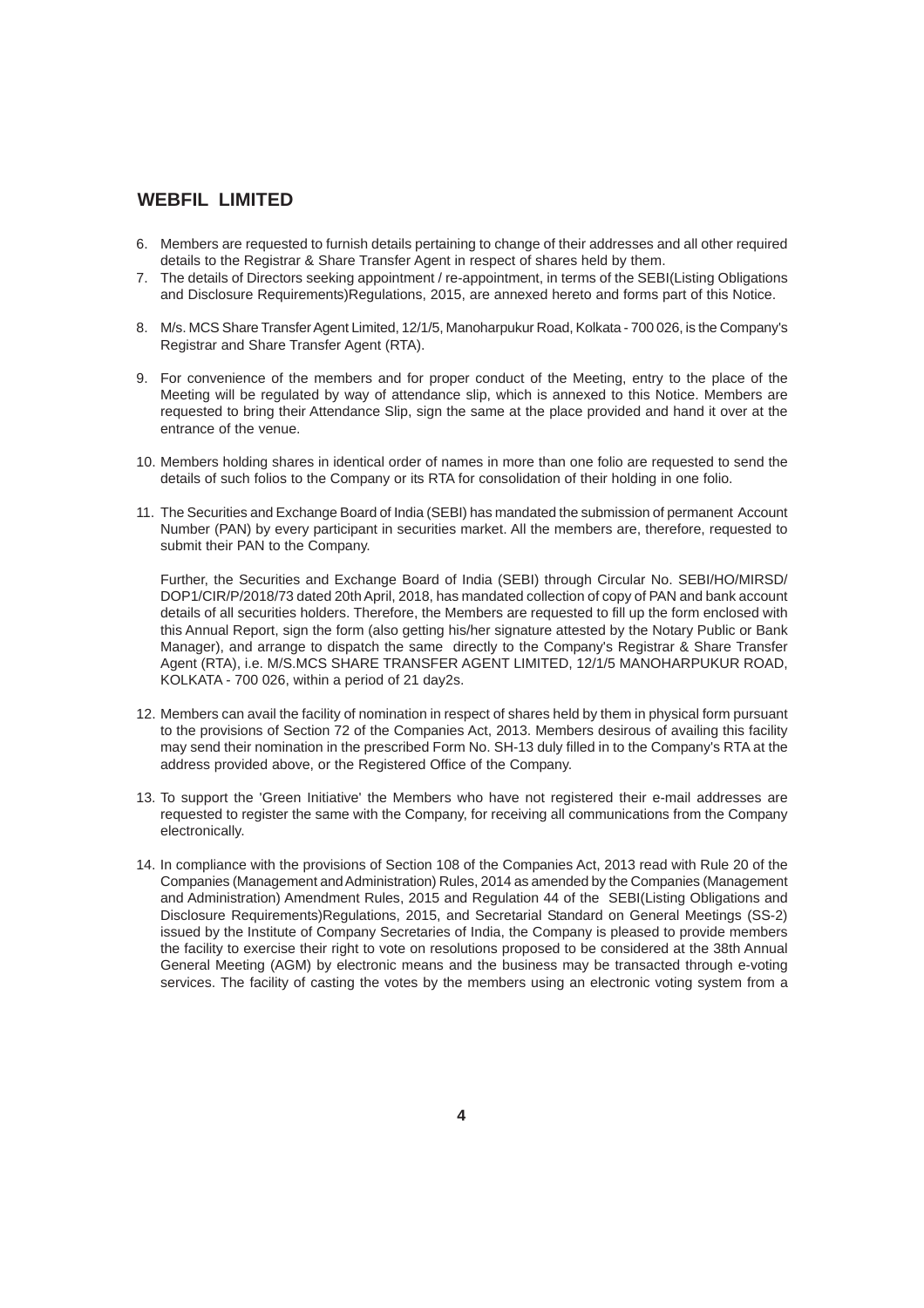

place other than venue of the AGM ("remote e-voting") will be provided by National Securities Depository Limited (NSDL).

The instructions for remote e-voting are as under:

The way to vote electronically on NSDL e-Voting system consists of "Two Steps" which are mentioned below:

#### **Step 1 : Log-in to NSDL e-Voting system at https://www.evoting.nsdl.com/**

### **Step 2 : Cast your vote electronically on NSDL e-Voting system.**

#### **Details on Step 1 is mentioned below:**

#### **How to Log-into NSDL e-Voting website?**

- 1. Visit the e-Voting website of NSDL. Open web browser by typing the following URL: https:// www.evoting.nsdl.com/ either on a Personal Computer or on a mobile.
- 2. Once the home page of e-Voting system is launched, click on the icon "Login" which is available under 'Shareholders' section.
- 3. A new screen will open. You will have to enter your User ID, your Password and a Verification Code as shown on the screen.

Alternatively, if you are registered for NSDL eservices i.e. IDEAS, you can log-in at https:// eservices.nsdl.com/ with your existing IDEAS login. Once you log-in to NSDL eservices after using your log-in credentials, click on e-Voting and you can proceed to Step 2 i.e. Cast your vote electronically.

4. Your User ID details are given below :

| Manner of holding shares <i>i.e.</i> Demat<br>(NSDL or CDSL) or Physical | Your User ID is:                                                                                                                                                |
|--------------------------------------------------------------------------|-----------------------------------------------------------------------------------------------------------------------------------------------------------------|
| a) For Members who hold shares in demat<br>account with NSDL.            | 8 Character DP ID followed by 8 Digit Client ID<br>For example if your DP ID is IN300*** and Client<br>ID is 12****** then your user ID is IN300***12******.    |
| b) For Members who hold shares in demat<br>account with CDSL.            | 16 Digit Beneficiary ID<br>For example if your Beneficiary ID is<br>12*************** then your user ID is 12***************                                    |
| c) For Members holding shares in Physical<br>Form.                       | EVEN Number followed by Folio Number<br>registered with the company<br>For example if folio number is 001*** and EVEN<br>is 101456 then user ID is 101456001*** |

- 5. Your password details are given below:
	- a) If you are already registered for e-Voting, then you can use your existing password to login and cast your vote.
	- b) If you are using NSDL e-Voting system for the first time, you will need to retrieve the 'initial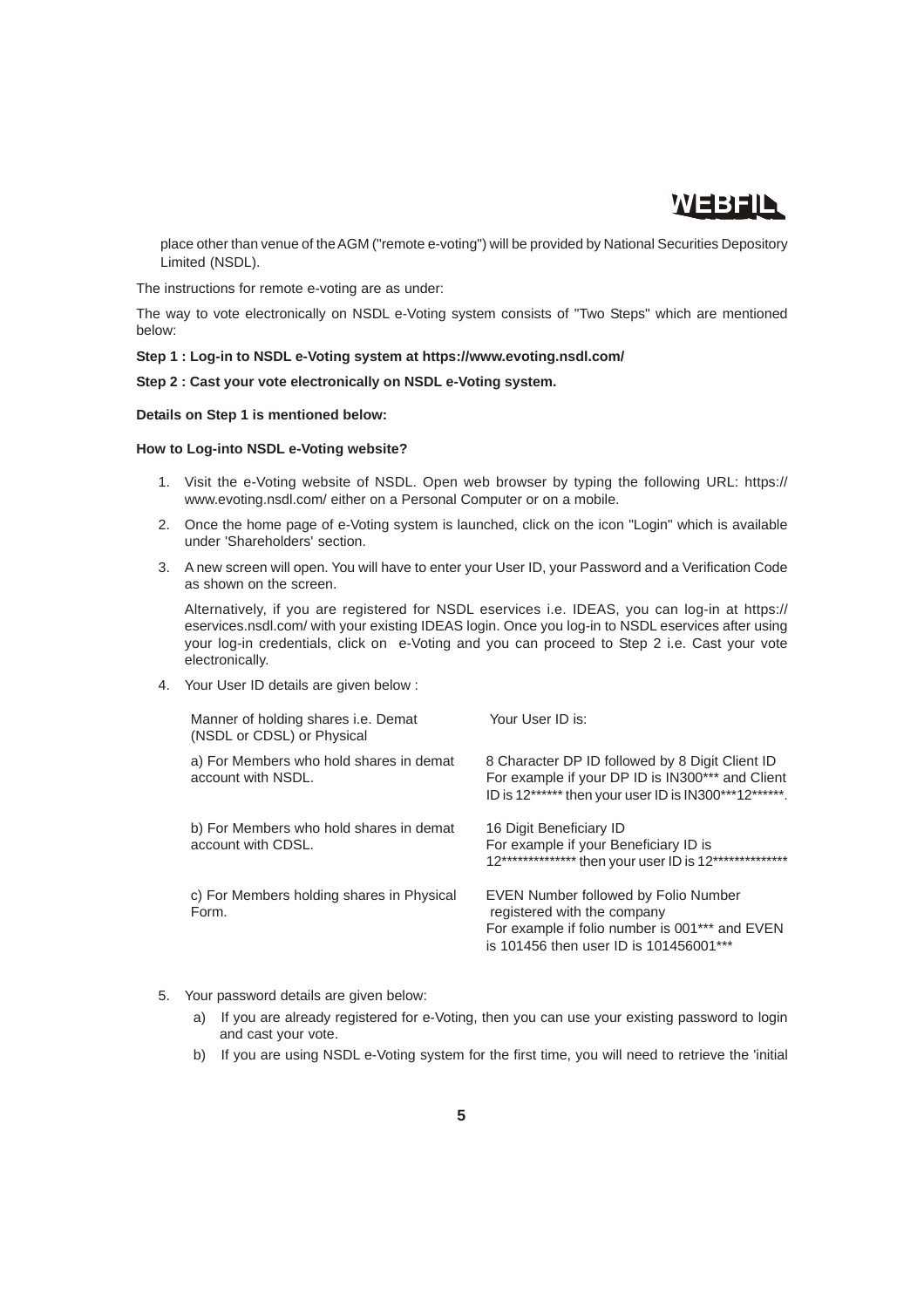password' which was communicated to you. Once you retrieve your 'initial password', you need enter the 'initial password' and the system will force you to change your password.

- c) How to retrieve your 'initial password'?
	- (i) If your email ID is registered in your demat account or with the company, your 'initial password' is communicated to you on your email ID. Trace the email sent to you from NSDL from your mailbox. Open the email and open the attachment i.e. a .pdf file. Open the .pdf file. The password to open the .pdf file is your 8 digit client ID for NSDL account, last 8 digits of client ID for CDSL account or folio number for shares held in physical form. The .pdf file contains your 'User ID' and your 'initial password'.
	- (ii) If your email ID is not registered, your 'initial password' is communicated to you on your postal address.
- 6. If you are unable to retrieve or have not received the " Initial password" or have forgotten your password:
	- a) Click on "Forgot User Details/Password?"(If you are holding shares in your demat account with NSDL or CDSL) option available on www.evoting.nsdl.com.
	- b) Physical User Reset Password?" (If you are holding shares in physical mode) option available on www.evoting.nsdl.com.
	- c) If you are still unable to get the password by aforesaid two options, you can send a request at evoting@nsdl.co.in mentioning your demat account number/folio number, your PAN,your name and your registered address.
- 7. After entering your password, tick on Agree to "Terms and Conditions" by selecting on the check box.
- 8. Now, you will have to click on "Login" button.
- 9. After you click on the "Login" button, Home page of e-Voting will open.

### **Details on Step 2 are given below:**

How to cast your vote electronically on NSDL e-Voting system?

- 1. After successful login at Step 1, you will be able to see the Home page of e-Voting. Click on e-Voting. Then,click on Active Voting Cycles.
- 2. After click on Active Voting Cycles, you will be able to see all the companies "EVEN" in which you are holding shares and whose voting cycle is in active status.
- 3. Select "EVEN" of company for which you wish to cast your vote.
- 4. Now you are ready for e-Voting as the Voting page opens.
- 5. Cast your vote by selecting appropriate options i.e. assent or dissent, verify/modify the number of shares for which you wish to cast your vote and click on "Submit" and also "Confirm" when prompted.
- 6. Upon confirmation, the message "Vote cast successfully" will be displayed.
- 7. You can also take the printout of the votes cast by you by clicking on the print option on the confirmation page.
- 8. Once you confirm your vote on the resolution, you will not be allowed to modify your vote.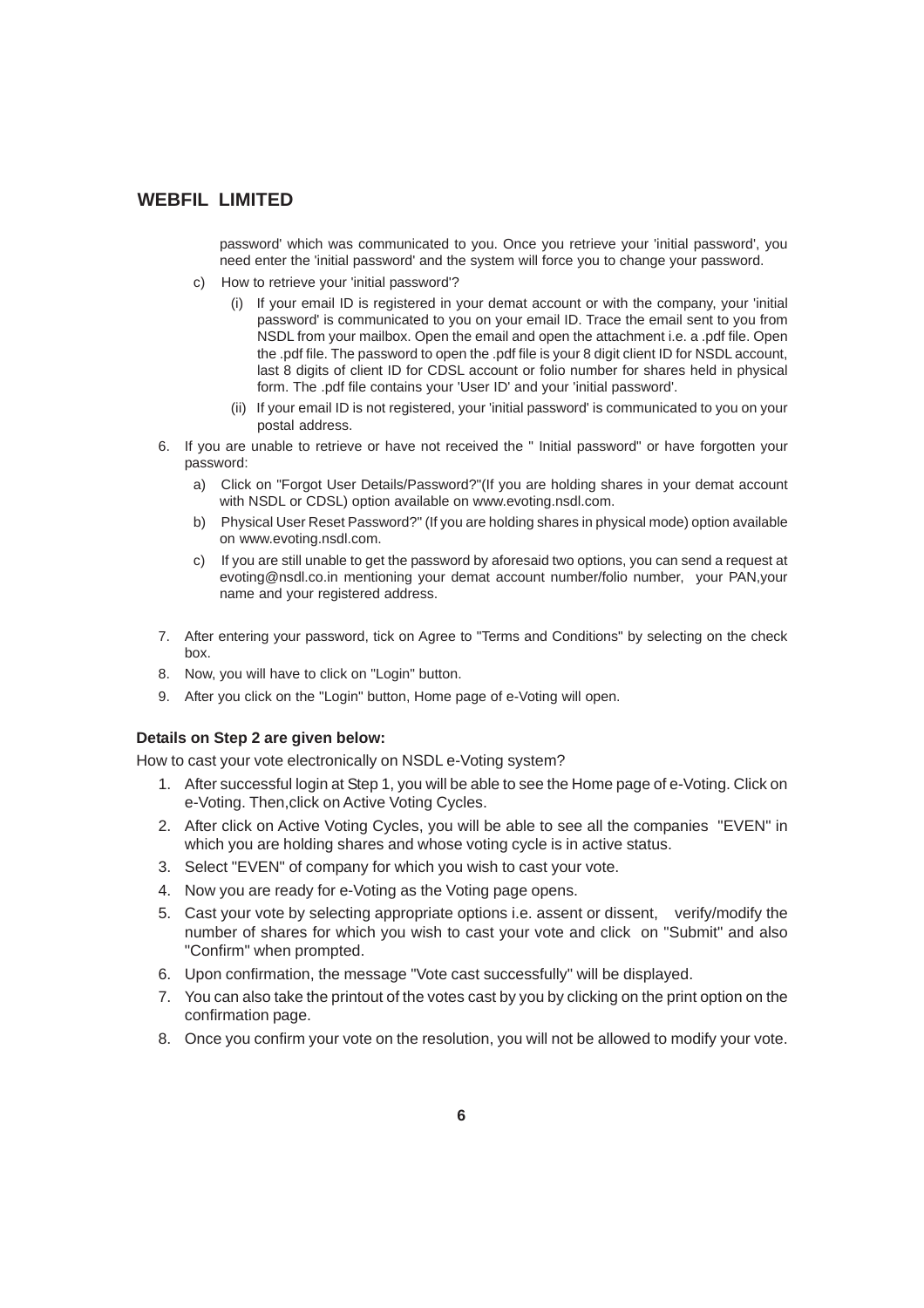

## **General Guidelines for shareholders**

- 1. Institutional shareholders (i.e. other than individuals, HUF, NRI etc.) are required to send scanned copy (PDF/JPG Format) of the relevant Board Resolution/ Authority letter etc. with attested specimen signature of the duly authorized signatory(ies) who are authorized to vote, to the Scrutinizer by e-mail to shawmanoj2003@gmail.com and / or shawmanoj2003@yahoo.co.in with a copy marked to evoting@nsdl.co.in.
- 2. It is strongly recommended not to share your password with any other person and take utmost care to keep your password confidential. Login to the e-voting website will be disabled upon five unsuccessful attempts to key in the correct password. In such an event, you will need to go through the "Forgot User Details/Password?" or "Physical User Reset Password?" option available on www.evoting.nsdl.com to reset the password.
- 3. In case of any queries, you may refer the Frequently Asked Questions (FAQs) for Shareholders and e-voting user manual for Shareholders available at the download section of www.evoting.nsdl.com or call on toll free no.: 1800-222-990 or send a request at evoting@nsdl.co.in

Any person, who acquires shares of the Company and becomes member of the Company after dispatch of the notice and holding shares as on 19th September, 2018, may obtain user/login ID and password by sending a request at evoting@nsdl.co.in or mcssta@rediffmail.com.

In case a Member receives physical copy of the Notice of Annual General Meeting (for Members whose email addresses are not registered with the Company):

- i. Initial password is provided in the enclosed form: EVEN (E-Voting Event Number), user / login ID and password.
- ii. Please follow all steps detailed above, to cast vote.

#### **Other Instructions:**

- i. The remote e-voting period commences on Sunday, 23rd September, 2018 (9.00 a.m. IST) and ends on Tuesday, 25th September, 2018 (5.00 p.m. IST). During this period, members of the Company, holding shares, as on 19th September, 2018, may cast their vote electronically. The remote e-voting module shall be disabled by NSDL for voting thereafter. Once the vote on a resolution is cast by the Member, he / she shall not be allowed to change it subsequently.
- ii. The voting rights of Members shall be in proportion to their shares of the paid up equity share capital of the Company as on 19th September, 2018.
- iii. Shri Manoj Prasad Shaw, Practising Company Secretary (Membership No. FCS 5517), Proprietor of Manoj Shaw & Co., Company Secretaries, has been appointed as the Scrutinizer to scrutinize the voting at the AGM and remote e-voting process in a fair and transparent manner.
- iv. Facility for voting through ballot paper shall be made available at the 38th Annual General Meeting and members attending the meeting who have not already cast their vote by remote e-voting shall be able to exercise their right at the Meeting through ballot paper.
- v. The Scrutinizer shall, after conclusion of voting at the AGM, first count the votes cast at the Meeting, and thereafter unblock the votes cast through remote e-voting in the presence of at least 2 (two)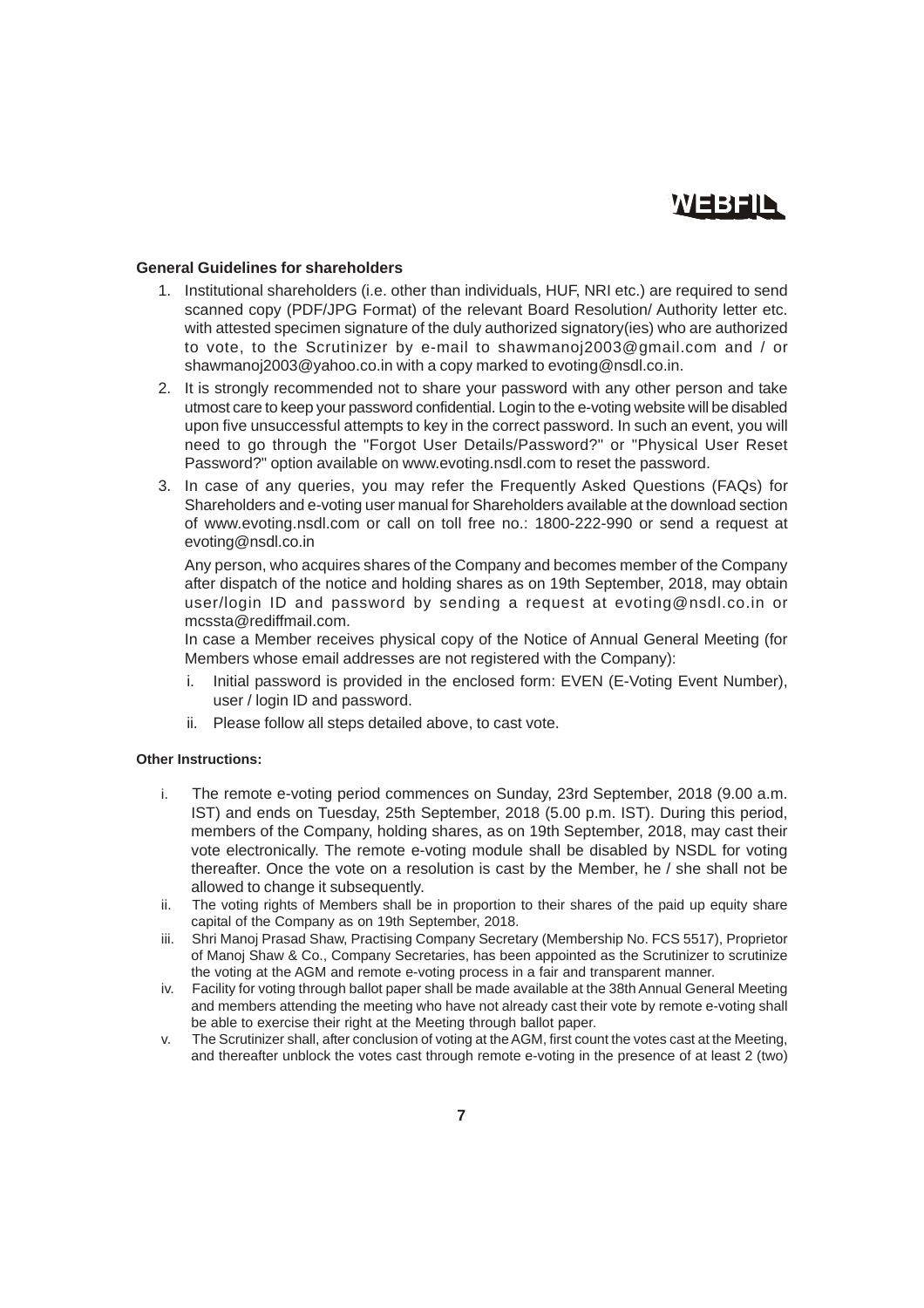witnesses not in the employment of the Company and make not later than 3 (three) days of conclusion of the meeting, a consolidated Scrutinizer's Report of the total votes cast in favour or against, if any, to the Chairman or a person authorized by him in writing, who will countersign the same and declare the result of the voting forthwith.

- vi. Members who have cast their vote by remote e-voting prior to the Meeting may also attend the Meeting but shall not be entitled to cast their vote again.
- vii. Members of the Company holding shares as on 19th September, 2018, may opt for remote evoting or voting at the AGM through ballot paper.
- viii. The results declared along with the Scrutinizer's Report shall be placed on the Company's Website www.webfilindia.com and on the Website of NSDL www.evoting.nsdl.com immediately on declaration of result by the Chairman, or any other person authorized by him in writing, and communicated to The Calcutta Stock Exchange Limited (CSE), where the shares of the Company are listed.
- 15. All documents referred to in the Notice of the AGM and the Explanatory Statement shall be open for inspection at the Registered Office of the Company during normal business hours (09.30 am to 6.00 pm) on all working days, up to and including the date of Annual General Meeting of the Company.
- 16. **MEMBERS ARE REQUESTED TO BRING THEIR COPIES OF THE ANNUAL REPORT TO THE MEETING.**

Registered Office: "Yule House" 8, Dr. Rajendra Prasad Sarani, **By Order of the Board**<br>
Kolkata - 700 001 **Board**<br>
Shinjinee Bhattacharyya Dated: 14th August, 2018

Shinjinee Bhattacharyya<br>Company Secretary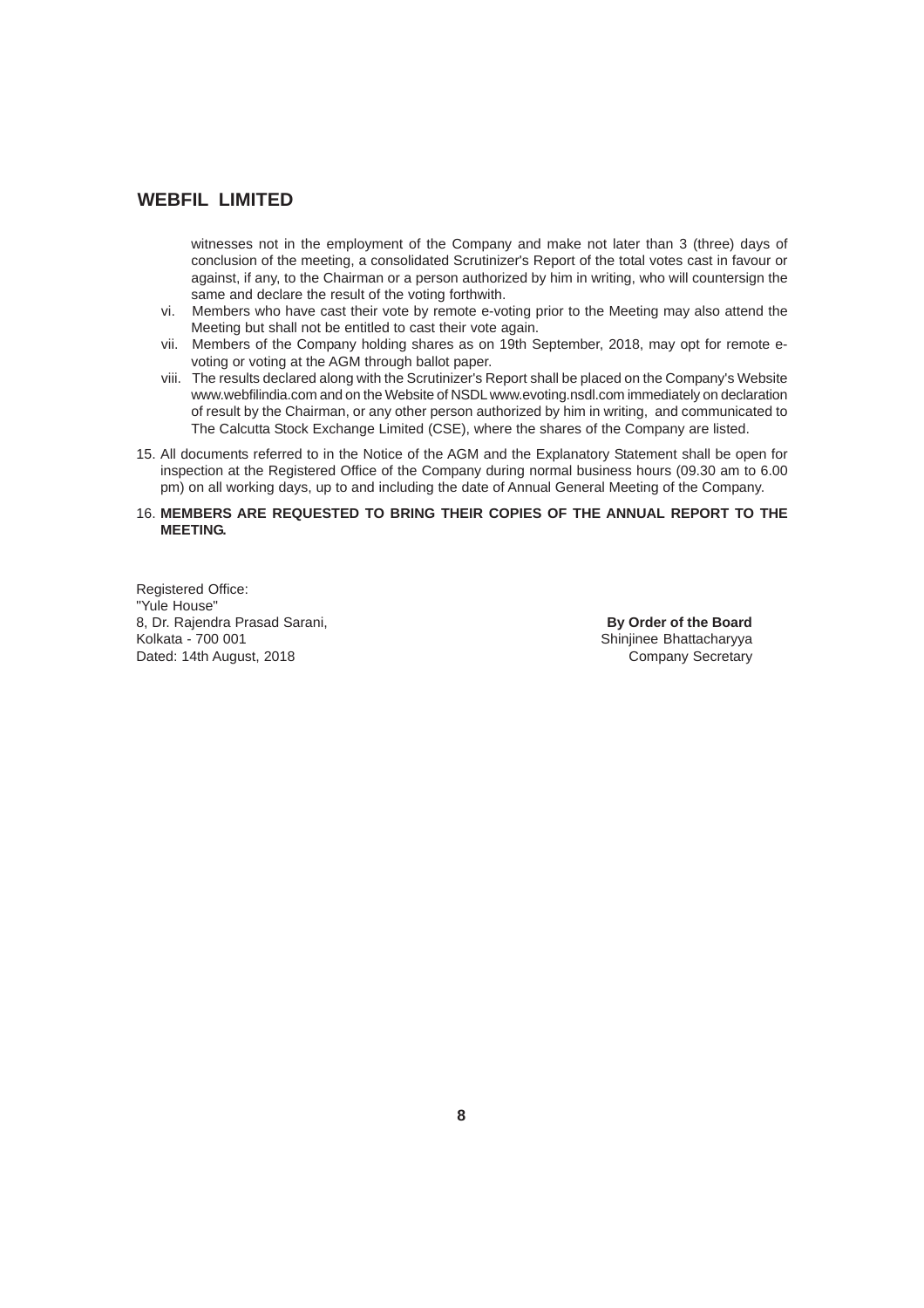WEBFIL

## **EXPLANATORY STATEMENT IN RESPECT OF SPECIAL BUSINESS PURSUANT TO SECTION 102 OF THE COMPANIES ACT, 2013**

#### **Item No. 4 :**

Mr. Sanjoy Bhattacharya was appointed as an Additional Director on the Board of Directors of the Company with effect from 1st July, 2018, and in terms of the provisions of Section 161 of the Companies Act, 2013, he holds office up to the date of this Annual General Meeting. A notice in terms of Section 160 of the Companies Act, 2013, has been received from a member, signifying his intention to propose Mr. Bhattacharya's candidature for the office of Director of the Company.

Mr. Sanjoy Bhattacharya holds a bachelor's degree in Mechanical Engineering from Jadavpur University and Diploma in Computer in Office Management with gold medal and Post Graduate Diploma in Management from Indira Gandhi National Open University, and has considerable experience in the field of sales & marketing, design, product development, and project related activities for business development. Mr. Bhattacharya is a functional Director (Planning) of Andrew Yule & Company Limited.

The Board of Directors feels that Mr. Bhattacharya's association with the Company would benefit it immensely, and accordingly, the Board recommends the Ordinary Resolution in relation to appointment of Mr. Sanjoy Bhattacharya as set out at Item No. 4 of the accompanying Notice, for approval by the shareholders of the Company.

Mr. Bhattacharya does not hold any shares in the Company and is not related to any Director or Key Managerial Personnel of the Company.

Except for Mr. Sanjoy Bhattacharya, none of the Directors, Key Managerial Personnel or their relatives are in any way concerned or interested in this resolution.

#### **Item No. 5 :**

The Board of Directors of the Company, on the recommendation of the Audit Committee, approved a ceiling limit of Rs. 1000 lakhs (Rupees One Thousand Lakhs only) for the Financial Year 2018-2019, for transactions in the nature of Sales / Service that the Company would enter into, with New Town Telecom Infrastructure Development Company Limited (NTTIDCO), a Related Party of the Company.

In terms of the provisions of Section 188 of the Companies Act 2013, read with Rule 15(3) of the Companies (Meetings of Board and its Powers) Rules, 2014, prior approval of the company by a resolution is required for according consent to transactions to be entered into as contracts or arrangements with a Related Party with respect to sale, purchase or supply of any goods or materials, directly or through appointment of agent, where the amount of the transactions in the Financial Year would amount to ten per cent or more of the turnover of the company or rupees one hundred crore, whichever is lower, or with respect to availing or rendering of any services, directly or through appointment of agent, where the volume of such transactions in the Financial Year would amount to ten per cent or more of the turnover of the company or rupees fifty crores, whichever is lower. The Turnover as aforesaid needs to be computed on the basis of the Audited Financial Statement of the preceding Financial Year. Further, as per Regulation 23(4) of the SEBI(Listing Obligations and Disclosure Requirements)Regulations, 2015, all material related party transactions shall require approval of the shareholders through resolution and the related parties shall abstain from voting on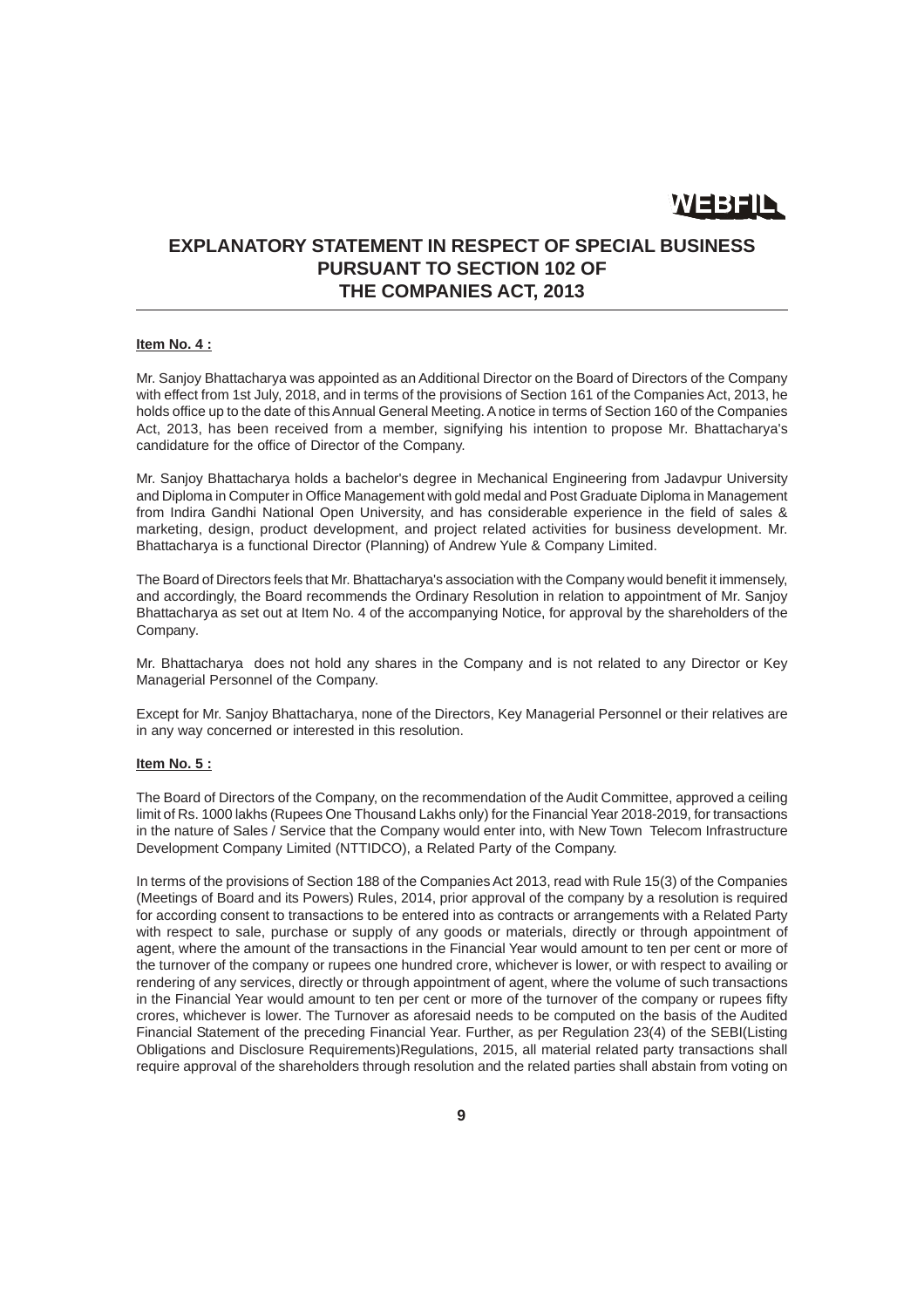such resolutions whether the entity is a related party to the particular transaction or not, and as per Regulation 23(1) of the SEBI(Listing Obligations and Disclosure Requirements)Regulations, 2015, a transaction with a related party shall be considered material if the transaction(s) to be entered into individually or taken together with previous transactions during a financial year, exceeds ten percent of the annual consolidated turnover of the listed entity as per the last audited financial statements of the listed entity.

Since the amount of transactions to be entered into by the Company with NTTIDCO during the Financial Year 2018-2019 is likely to exceed the prescribed statutory limit for such transactions, the Members' consent is sought for implementation of the said transactions.

The names of the Directors interested in the said resolution and the nature of their interest is as follows:

#### **Name of the Director Nature of interest in the Director Nature of interest in the Nature of interest**

1. Shri Sanjoy Bhattacharya **Director, NTTIDCO** 

2. Shri Debasis Jana Director, NTTIDCO

The names of the Key Managerial Personnel interested in the said resolution and the nature of their interest is as follows:

#### **Name of the Key Managerial Personnel Nature of interest interest**

1. Shri Anirban Gupta (General Manager, Webfil Ltd.) Director, NTTIDCO

The Board of Directors recommend the Ordinary Resolution set out at Item No. 5 of the Notice for approval by the Members.

Registered Office: "Yule House" 8, Dr. Rajendra Prasad Sarani, **By Order of the Board** Kolkata - 700 001 Shinjinee Bhattacharyya Dated: 14th August, 2018 Company Secretary Company Secretary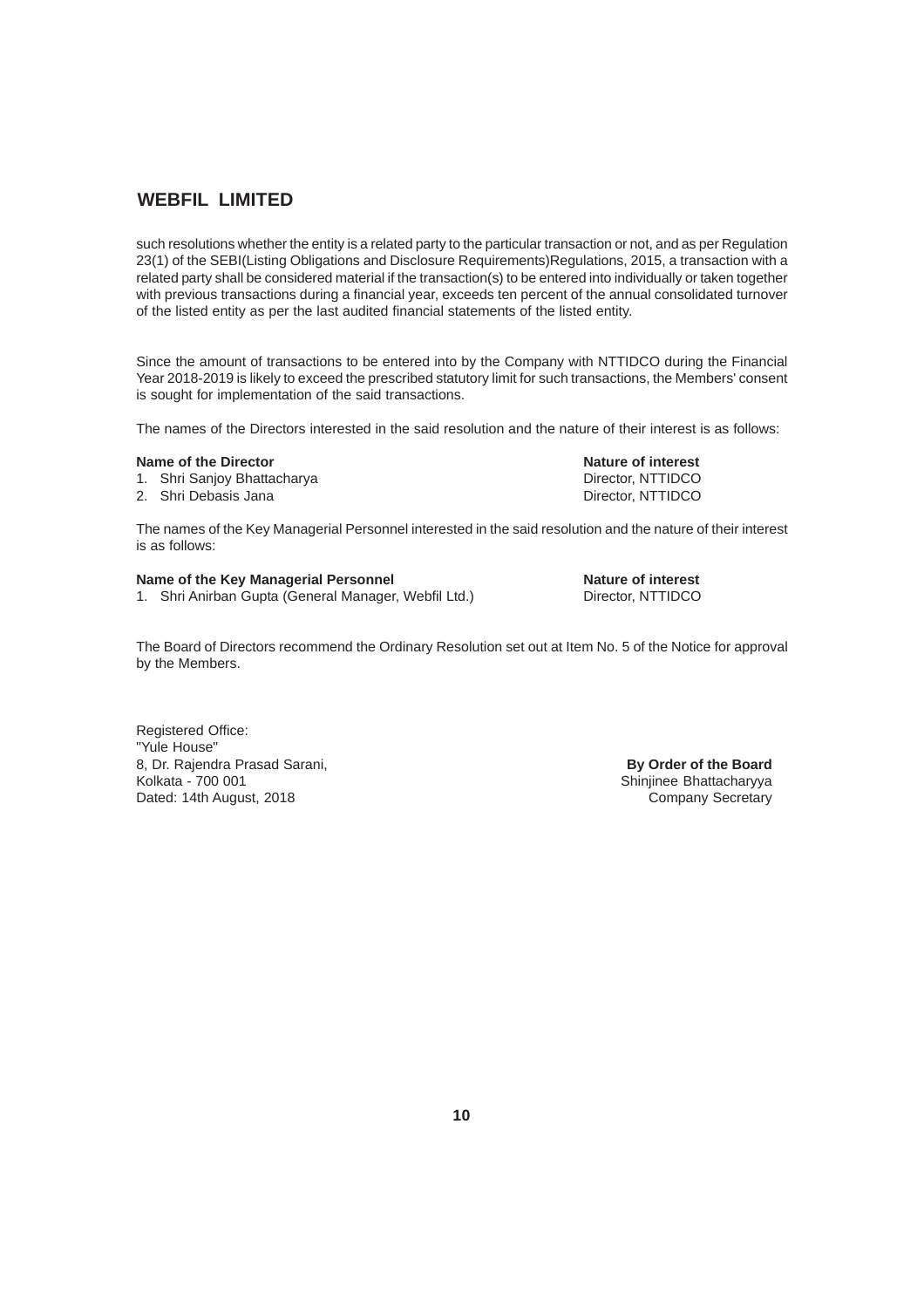

# **Details of Directors seeking appointment/re-appointment at the ensuing Annual General Meeting**

# **[In pursuance of SEBI(Listing Obligations and Disclosure Requirements) Regulations, 2015]**

| Name of Director                                                                                                                                                              | Shri Sanjoy Bhattacharya                                                                                      | Shri Debasis Jana                                                                                                                                                                                                                                                                                                                                                                                                                                                                                                                                                                                  |
|-------------------------------------------------------------------------------------------------------------------------------------------------------------------------------|---------------------------------------------------------------------------------------------------------------|----------------------------------------------------------------------------------------------------------------------------------------------------------------------------------------------------------------------------------------------------------------------------------------------------------------------------------------------------------------------------------------------------------------------------------------------------------------------------------------------------------------------------------------------------------------------------------------------------|
| <b>DIN</b>                                                                                                                                                                    | 07674268                                                                                                      | 07046349                                                                                                                                                                                                                                                                                                                                                                                                                                                                                                                                                                                           |
| Date of Birth                                                                                                                                                                 | 1st September, 1963                                                                                           | 8 <sup>th</sup> August, 1960                                                                                                                                                                                                                                                                                                                                                                                                                                                                                                                                                                       |
| Date of Appointment                                                                                                                                                           | 13th August, 2018                                                                                             | 7 <sup>th</sup> November, 2016                                                                                                                                                                                                                                                                                                                                                                                                                                                                                                                                                                     |
| Expertise in<br>specificfunctional area                                                                                                                                       | Sales & marketing, design, product<br>development, and project related<br>activities for business development | Sales & marketing of high-value heavy<br>engineering capital equipments and projects<br>related to boilers and water treatment<br>solutions                                                                                                                                                                                                                                                                                                                                                                                                                                                        |
| Number of Meetings of the<br>Board attended during the<br>Financial Year 2017-2018                                                                                            | N.A.                                                                                                          | Three                                                                                                                                                                                                                                                                                                                                                                                                                                                                                                                                                                                              |
| Qualification                                                                                                                                                                 | Bachelor's degree in Mechanical<br>Engineering                                                                | Bachelor's degree in Mechanical<br>Engineering                                                                                                                                                                                                                                                                                                                                                                                                                                                                                                                                                     |
| Shareholding in theCompany                                                                                                                                                    | <b>NIL</b>                                                                                                    | <b>NIL</b>                                                                                                                                                                                                                                                                                                                                                                                                                                                                                                                                                                                         |
| List of other Listed Entities<br>where Directorship held<br>Chairman / Member<br>of the Committees<br>of the Board across all<br>Listed Entities in<br>which he is a Director | Andrew Yule & Co. Ltd. (AYCL)<br>Member - Committee of the Board of<br>Directors (AYCL)                       | Andrew Yule & Co. Ltd. [AYCL]<br>Tide Water Oil Co. (India) Ltd. [TWO]<br>Chairman - Stakeholders Relationship<br>Committee [TWO]<br>Chairman - Committee of the Board of<br>Directors [TWO]<br>Chairman - Risk Management<br>Committee[TWO]<br>- Nomination & Remuneration<br>Member<br>Committee [TWO]<br>- Compensation Committee<br>Member<br>[TWO]<br>Chairman - Risk Management<br>Committee[AYCL]<br>Chairman - Internal Share Transfer<br>Committee [AYCL]<br>Corporate Social Responsibility<br>Member -<br>Committee [AYCL]<br>Stakeholders Relationship<br>Member -<br>Committee [AYCL] |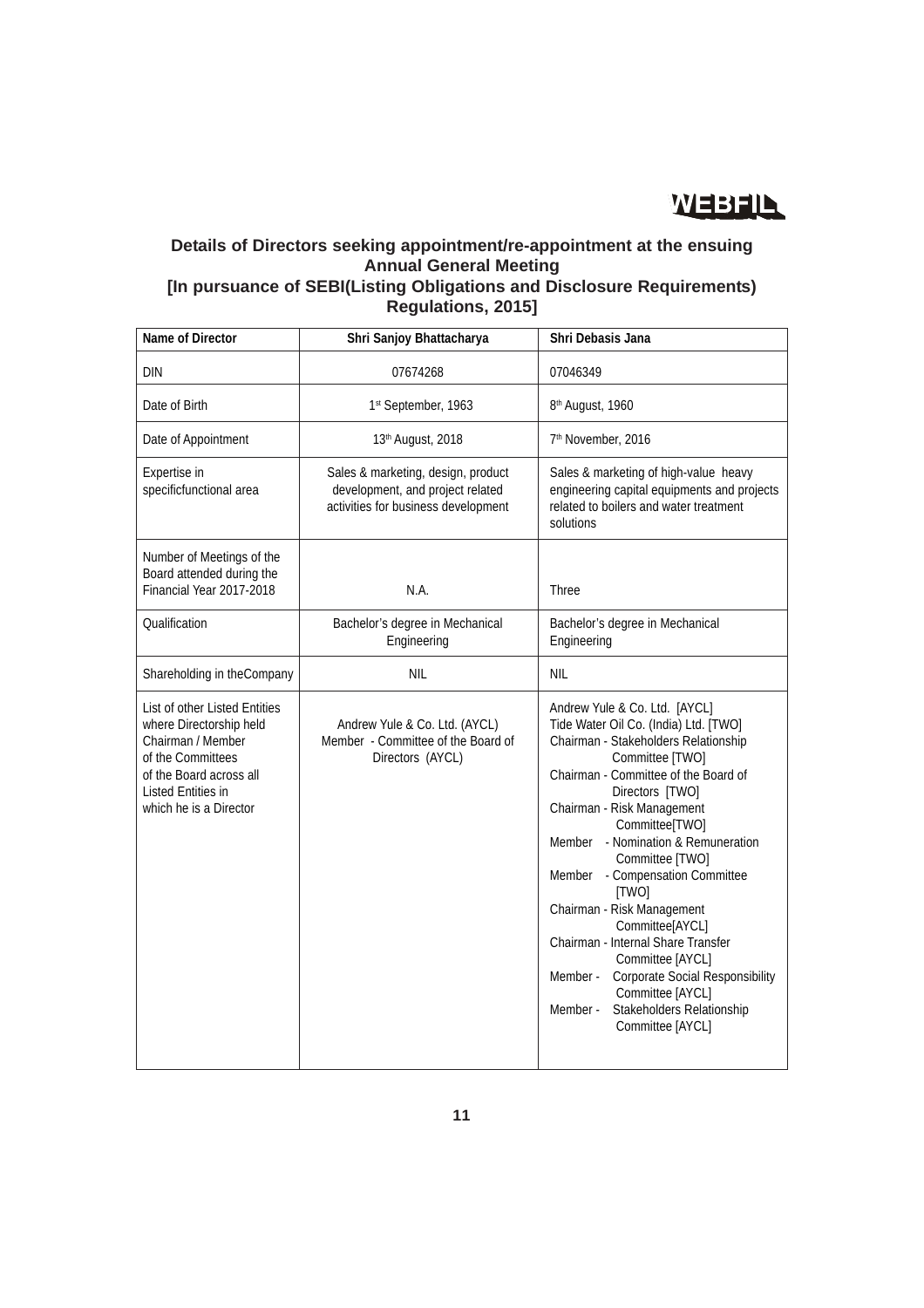| Chairman / Member of<br>the Committees of the<br><b>Board of Directors</b><br>of the Company | Member - Committee of the Board<br>of Directors<br>Member - Nomination & Remuneration<br>Committee<br>Member - Stakeholders Relationship<br>Committee<br>Member - Risk Management Committee                                                                                                                                                                                                                                                              | Member - Nomination & Remuneration<br>Committee<br>Member - Committee of the Board of<br><b>Directors</b><br>Member - Stakeholders Relationship<br>Committee                                                                                                                                                                                                                                                                                         |
|----------------------------------------------------------------------------------------------|----------------------------------------------------------------------------------------------------------------------------------------------------------------------------------------------------------------------------------------------------------------------------------------------------------------------------------------------------------------------------------------------------------------------------------------------------------|------------------------------------------------------------------------------------------------------------------------------------------------------------------------------------------------------------------------------------------------------------------------------------------------------------------------------------------------------------------------------------------------------------------------------------------------------|
| Disclosure of relationships<br>between Directors inter se                                    | No relationship shared between Directors<br>inter se                                                                                                                                                                                                                                                                                                                                                                                                     | No relationship shared between Directors<br>inter se                                                                                                                                                                                                                                                                                                                                                                                                 |
| Terms and conditions<br>of appointment                                                       | Shri Sanjoy Bhattacharya, a<br>Non-Executive Director on the Board of<br>the Company, is entitled to receive<br>Sitting Fees as approved by the Board<br>of Directors for attending meetings<br>of the Board and its Committees of<br>which he is a member. Such Sitting Fees<br>are paid to Andrew Yule & Company<br>Limited, as per his directions. Apart from<br>this, he has no pecuniary relationship with<br>the Company in his personal capacity. | Shri Debasis Jana, a Non-Executive<br>Director on the Board of the Company,<br>is entitled to receive Sitting Fees<br>as approved by the Board of Directors<br>for attending meetings of the<br>Board and its Committees of which<br>he is a member. Such Sitting<br>Fees are paid to Andrew Yule<br>& Company Limited, as per his directions.<br>Apart from this, he has no<br>pecuniary relationship with the<br>Company in his personal capacity. |